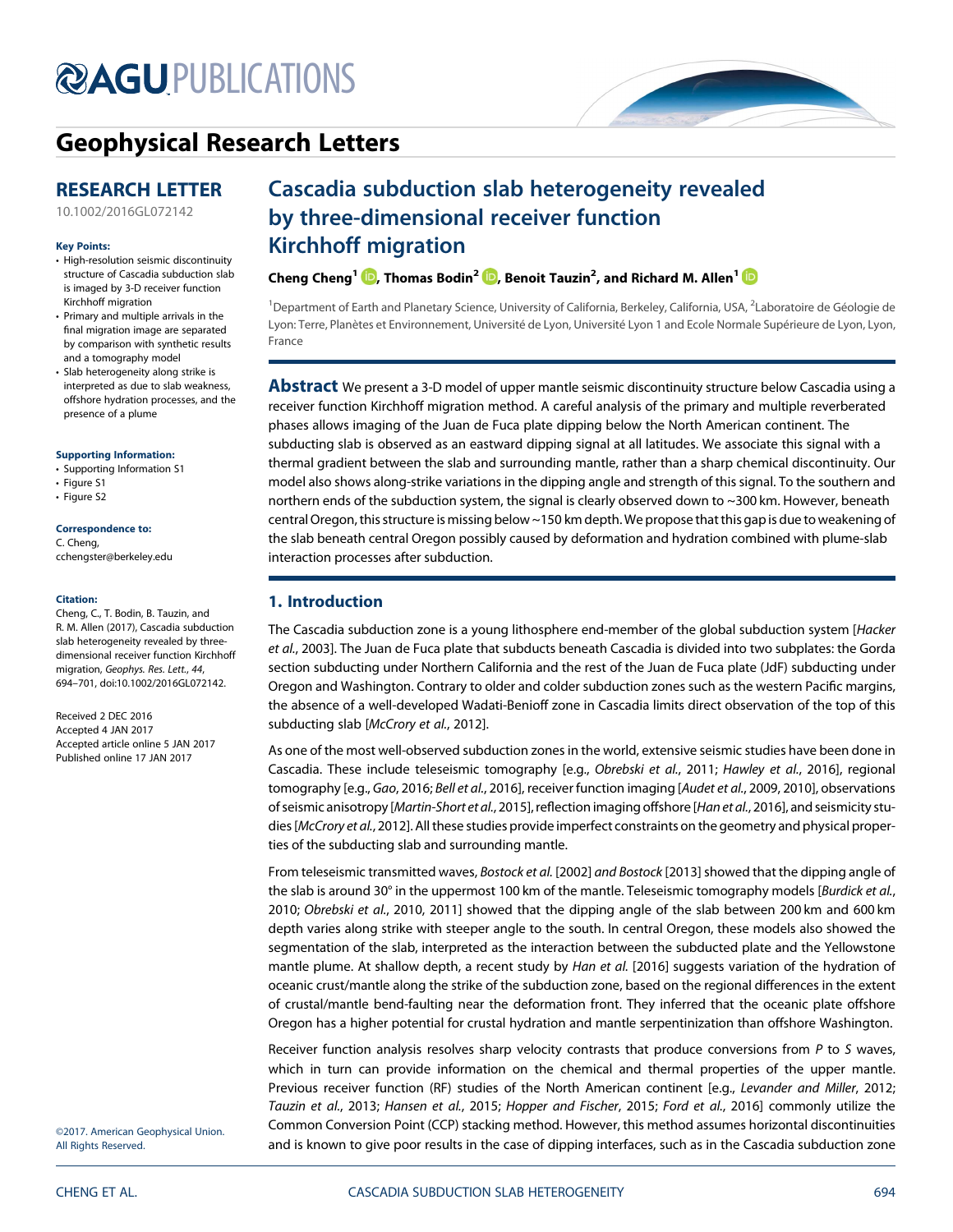

Figure 1. (a) Map of Western U.S. and broadband seismic stations (black triangles) used in this study. (b) Time-distance seismic section for all the receiver functions used in this study. The primary signal (Pms) and later multiples are labeled.

[Rondenay, 2009; Cheng et al., 2016]. Bostock et al. [2002] imaged the velocity structure of the subducting plate by using a more sophisticated migration/inversion scheme (the 2-D generalized Radon transform migration), but this method has been limited to 2-D slices because it requires dense arrays of instruments and intense computation in calculating the transform coefficient for the dense arrays. The position of the slab interface at depth, its seismic structure, and its lateral variations therefore remain controversial and seismologists keep on applying advanced imaging methods to reveal it [e.g., Tauzin et al., 2016].

In this paper, we present an image of the Cascadia subduction zone extending from 10 km down to 450 km depth, based on a 3-D prestack Kirchhoff depth migration (PKDM) method for teleseismic receiver functions [Cheng et al., 2016]. We account for 3-D velocity variations to provide a more accurate and complete 3-D discontinuity model for the subducting slab than previous studies [Levander and Miller, 2012; Tauzin et al., 2013]. We use a synthetic test to distinguish primary phasesfrommultiple reflected phases that generate spurious artificial interfaces. We find that the dominant seismic discontinuity in the subducting plate, a dipping positive interface marking a shear-wave velocity increase with depth, varies anomalouslyfrom the Gorda to the rest of the Juan de Fuca portions of the plate. This heterogeneous pattern of seismic discontinuity structure inside the oceanic slab coincides potentially with slab-plume interaction inferred at similar depth [Obrebski et al., 2010] and may also be related with the fluid distribution in the subducting plate, as reported by *Han et al.* [2016].

#### 2. Data and Method

We use a receiver function (RF) database created by using three-component broadband records of passive seismicity at stations deployed during the U.S. Transportable Array experiment between January 2004 and November 2009 [Tauzin et al., 2013]. Waveforms were obtained from the Incorporated Research Institutions for Seismology Data Management Center for 932 teleseismic earthquakes, which resulted in 64,578 receiver functions. The RFs were obtained by deconvolving the vertical component of seismic records from their radial component and using an iterative time domain deconvolution [Ligorrìa and Ammon, 1999].

Two denser arrays of stations were added [Tauzin et al., 2016]: the Cascadia 93 and Mendocino experiments located in central Oregon and northern California, respectively (Figure 1a). The wide aperture Transportable Array allows us to image the western U.S. structure down to the transition zone across the continent. Two RF data sets were obtained from waveforms low-pass filtered at 0.1 and 0.2 Hz. In this work, we present a migrated model obtained at 0.2 Hz, but the same processing has been done from the 0.1 Hz data-set (see Figure S1 in the supporting information). A seismic section derived by stacking all the RFs at 0.2 Hz is shown in Figure 1b. The data are aligned on the  $P$  arrival and stacked within 0.25 $\degree$  epicentral distance intervals. After the direct P arrival at 0s, clear arrivals with similar moveout (travel time decreasing with epicentral distance) are observed around 5 s and 50 s. These are, respectively, the direct P-to-S conversions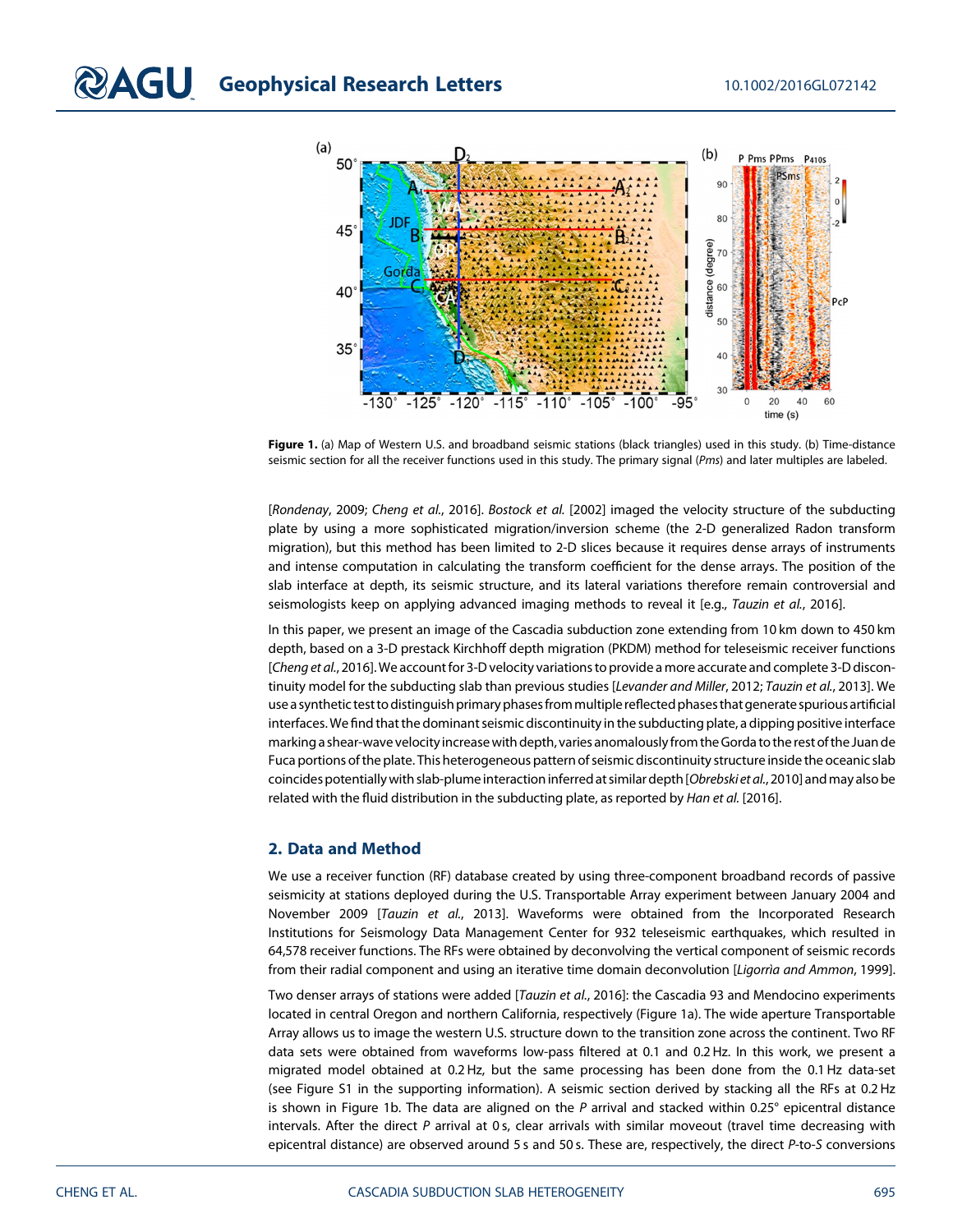

Figure 2. (a) Schematic figure (not to scale) showing the earthquake source distribution map used for synthetics. A circle of sources surrounds our grid of surface seismic stations (triangles), which is roughly 80° (epicentral distance) from the sources. (b) A vertical section though our synthetic velocity model. (c) The final migrated results using our Kirchhoff migration method. The solid black lines mark the real location of the model discontinuity. The primary signal and late multiples are labeled on the figures.

at the continental Moho (Pms), and the 410 km discontinuity (P410s) under the array. Figure 1b shows that the signal after the Pms is dominated by free-surface reflected multiples (travel time increasing with epicentral distance) in the crust, the PPms (positive) and PSms (negative) phases. Here "m" indicates that waves are transmitted or reflected from the continental Moho.

We use a 3-D prestack Kirchhoff depth migration (PKDM) method for the migration [Cheng et al., 2016]. This algorithm considers the effects of diffraction, scattering, and travel time alteration caused by 3-D volumetric heterogeneities. It is therefore particularly useful for imaging complex 3-D structures such as dipping discontinuities, which is hard to accomplish with traditional methods. Given a smooth 3-D reference model, travel times for P and S waves are computed with an efficient eikonal solver, the fast marching method [Rawlinson and Sambridge, 2004]. We also account for the elastic scattering patterns, where the amplitude of converted S waves depends on the angle between the incident  $P$  wave and the scattered S wave [Dahlen et al., 2000]. The reference P model in the mantle comes from Burdick et al. [2010], and the S model in the mantle comes from Yuan and Romanowicz [2010]. Seismic velocity and Moho topography of Crust 2.0 model [Bassin et al., 2000] is used in the crust. For a detailed description of the algorithm, we refer the reader to Cheng et al. [2016].

Images obtained from classical P-to-S receiver function imaging in a subduction context are usually contaminated by multiple phases reverberating between the surface and the top of the subducted plate [Tauzin et al., 2016], such as PPs and PSs. These free-surface multiples can sometimes generate strong signals, which are mixed together with primary Ps in the migration process. In order to distinguish multiples from primary phases, we first migrate a synthetic data set using a known velocity model and compare the migrated result to the observed model. The synthetic model is intended to represent a subduction zone: it is defined as three volumes of constant velocity (shown in Figure 2b) separated by a Moho at 25 km and a 30° dipping planar interface at greater depth (the slab) as shown in Figure 2b. The interstation spacing is 30 km, and the teleseismic sources used in this study are regularly distributed on a circle around the network, with an average epicentral distance of 80° (Figure 2a). The generation of synthetic waveforms and the process of migration is the same as in Cheng et al. [2016]. As shown in the final migrated image (Figure 2c), the dipping interface is recovered quite well by the migrated primary  $Ps$  wave. However, multiple reflected phases are also visible in the deeper part of the model. We identify these multiple signals as PPs and PSs for the dipping structure. The horizontal continental Moho also suffers from spatial aliasing making it difficult to identify, as previously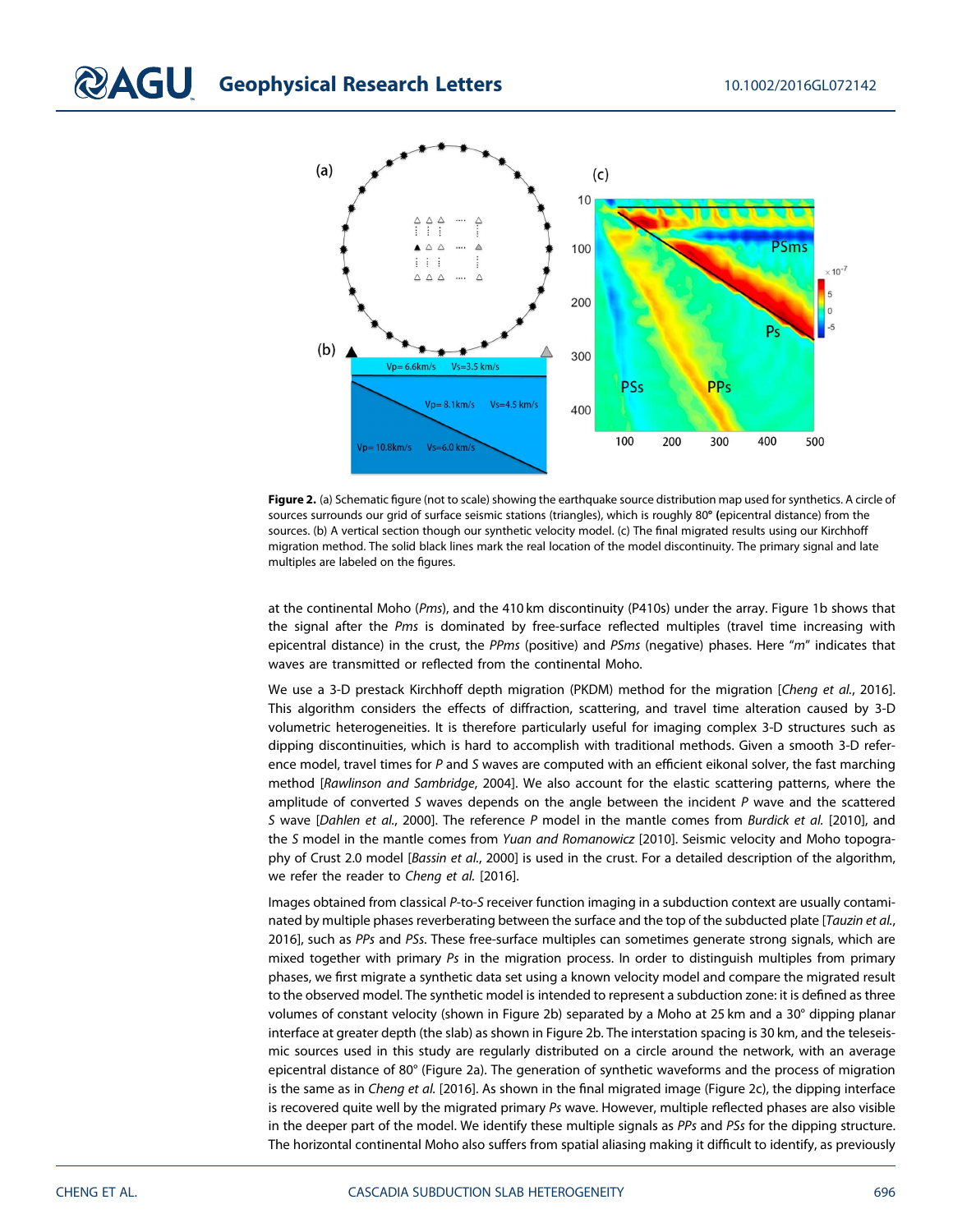

Figure 3. Migrated seismic cross section for (a)  $A_1 - A_2$  profile at 48°N, (b)  $B_1 - B_2$  profile at 45°N, (c)  $C_1 - C_2$  profile at 41°N, and (d)  $D_1-D_2$  profile at 121°W from low-pass-filtered data at 0.2 Hz period. The black dotted line emphasizes the prominent discontinuity related to the slab. The positions of migrated primary signal (Ps) and later multiples are labeled on the figures. P410s indicates the 410 km discontinuity. The black arrows in Figures 3a–3c show the continental LAB (blue and discontinuous), the red triangles in Figures 3a–3c show the position of volcanic arc, and the green arrows in Figures 3a and 3b show the oceanic LAB. The question mark in Figure 3d shows the gap in the primary Ps arrival.

discussed by Cheng et al. [2016]. At the same time, a negative PSms reverberation from the continental Moho is clearly imaged around  $\sim$  100 km depth. Based on this observation, the faint positive signal above the PSms phase may therefore represent the PPms phase from the continental Moho.

## 3. Imaging Result

In contrast to the previous CCP model of Tauzin et al. [2013], where a 3-D image is obtained by interpolating a set of parallel 2-D sections, here we directly present a fully 3-D migrated image of the Cascadia subduction zone. In Figure 3 we show seismic cross sections along three profiles at constant latitude:  $A_1 - A_2$  below Northern California,  $B_1 - B_2$  below central Oregon, and  $C_1 - C_2$  below Washington. The image is obtained from the 0.2 Hz data set. The same images are shown for 0.1 Hz data in Figure S1. The position of the profiles in the map view is showed in Figure 1a. Because of the limited frequency content of the observed seismic wavefield, our model only depicts a low-pass-filtered approximation of the true reflectivity structure.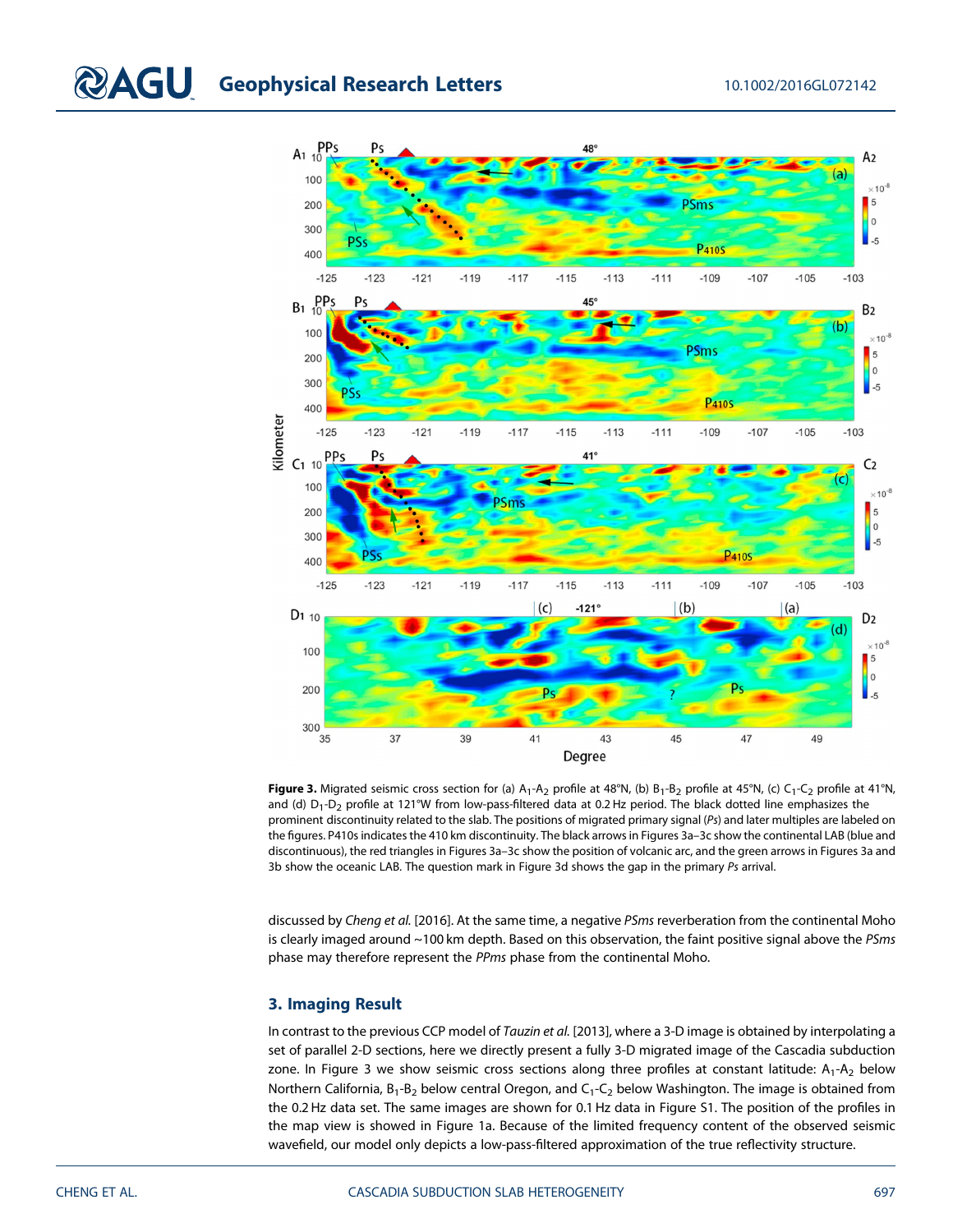We highlight two features in this reflectivity model. First, the migration algorithm recovers the 410 km discontinuity approximately as a flat interface near 410 km depth. Second, east of 121°W longitude, a strong negative (blue) signal appears between 150 and 200 km depth. We identify this signal as the PSms multiple from the continental Moho that overwhelms the signal associated with the true structure. We interpret this negative signal as a multiple (rather than the base of the lithosphere) for two reasons: first, from the synthetic test in Figure 2, we can see that the PSms multiple from a Moho at 25 km is mapped at ~100 km depth; second, the lithosphere-asthenosphere boundary in western North America is expected at around ~80 km depth [e.g., Levander and Miller, 2012; Yuan and Romanowicz, 2010]. Furthermore, we point to the presence of a weak and discontinuous signal at approximately  $\sim$ 80 km on all the profiles (marked by black arrows in Figures 3 and S1), which may represent the bottom of the lithosphere. The lithosphere-asthenosphere boundary (LAB) signal is small and discontinuous at this depth because it suffers from aliasing and the LAB is a relatively weak discontinuity compared to the Moho. Given the station spacing of the U.S. Transportable Array, the same spatial aliasing problem will happen to all structures (Moho and LAB) shallower than  $\sim$ 100 km. Although the negative signal at  $\sim$ 150 km is a multiple from the Moho and should not be interpreted as a discontinuity, it still provides information about shallow structure. For example, in Figures 3 and S1, the apparent depth of the multiple appears to increase east of 112°W, suggesting an increase in thickness of the crust, in agreement with Levander and Miller [2012]. Quantitative interpretation of surface multiples is beyond the scope of this paper and will be subject of future work.

In this study, we focus our attention on one of the major imaged feature: namely, the structure dipping eastward in the upper mantle below the Cascadia volcanic arc, which we relate to the subduction of the Gorda and Juan de Fuca plate. Since the migration suffers from strong multiple signals that generate spurious interfaces in the final image (Figure 2), we first need to separate them from primary phases.

We identify the primary signal Ps from multiples in the following way. First, at depths shallower than 100 km, the synthetics (Figure 2) show that dipping interfaces are poorly recovered by primary Ps arrival and the multiples accompany the main arrival on the left. Our synthetic example also shows that the red-over-blue signal, which is very strong on the left edge of Figures 3b and 3c, is certainly a multiple. Multiples are identified as PPs (red) and PSs (blue) after the primary Ps (red, highlighted with a black dotted line in Figures 3 and S1). Here we use  $Ps$  to indicate the first dominant signal transmitted from the dipping slab. In the discussion section, we propose that this signal is the P-to-S transmitted wave at a discontinuity related to the subducted slab.

Second, this conclusion is further confirmed by comparing our migrated model with the images obtained from a teleseismic P wave finite-frequency tomography model [Hawley et al., 2016] (Figures 4 and S2). The Ps signals marked by the black dotted lines in Figures 3, 4, S1, and S2 coincide with the upper or middle part of the tomographic fast-velocity anomaly. Furthermore, the green dotted lines in Figures 4 and S2 that we will interpret as the oceanic LAB coincide with the bottom of the tomographic fast-velocity anomaly. Note also that the dipping angle of the slab in the two models coincides with each other. Also, note that the position of the inferred multiples is not spatially coincident with the fast-velocity anomaly of the subducted slab in this tomographic model supporting our interpretation that they are multiples.

In the following sections, we focus our discussion on the 150 km to 410 km depth window, as this portion of the model does not suffer from aliasing problems. In this depth range, the red positive dipping Ps signal marked with a black dotted line in Figures 3 and S1 is a Ps transmitted wave and represents the dominant seismic discontinuity of the subducted oceanic plate.

The model (Figure 3) shows that the morphology of the Cascadia subduction system varies as a function of the latitude in the upper mantle. A steep subducting slab (∼50°) down to at least 300 km is observed for the Gorda plate under Northern California (Figures 3c and S1c), whereas the profile to the north under Washington (Figures 3a and S1a) shows the Juan de Fuca plate gently dipping (∼30°) at upper mantle depth. More notable is the absence of Pms signal at depths between 150 km and 300 km under central Oregon (Figures 3b and S1b), which leaves a gap in the seismic signature of the subducting plate in this region. Figures 3d and S1d show seismic cross sections along a profile in the longitude direction  $D_1-D_2$ , at  $-121^\circ$ . In this view, the Gorda plate appears more steeply dipping than the JdF plate to the north with a clear gap in-between, from 43°N to 46°N near ~250 km depth (Figures 3d and S1d).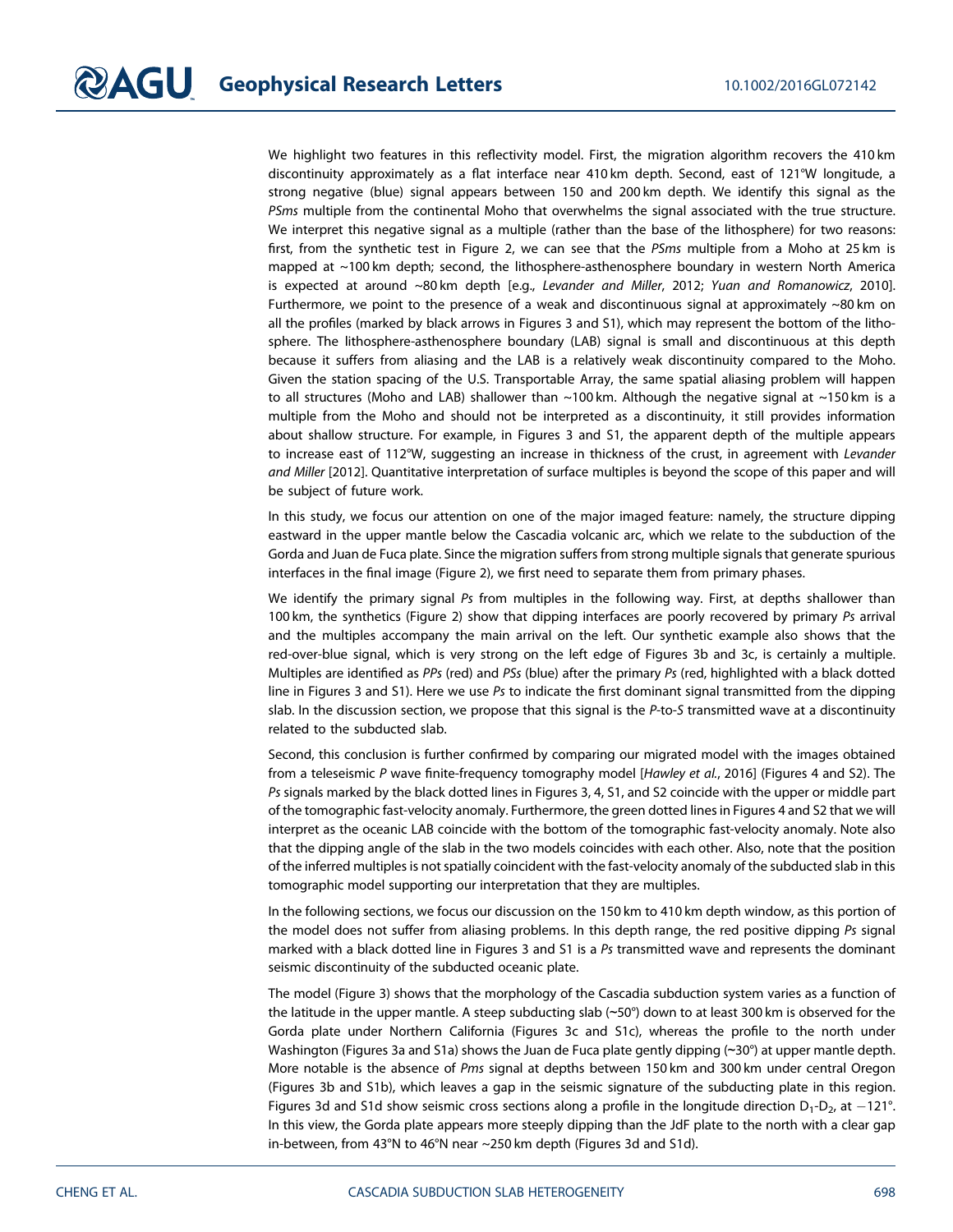

Figure 4. Comparison between our reflectivity model (0.2 Hz data set) (top figure in each pair) and a teleseismic tomography model (bottom figure in each pair) [Hawley et al., 2016] at (a) 41°N, (b) 45°N, (c) 47°N, and (d) 48°N. The black dotted line emphasizes the prominent discontinuity related to the slab as imaged by receiver functions. The green dotted line shows the bottom of the slab from the receiver function study also.

## 4. Discussion

A variety of processes can perturb the structure of the subducted oceanic plate and modify its seismic expression. Early receiver function studies showed that beneath fore-arc longitudes the structure of the JdF subducted plate is dominated by the presence of an east dipping, low-velocity zone (LVZ), which was first interpreted as the oceanic crust [Langston, 1981]. Some recent models interpret this LVZ as the uppermost layer of the oceanic crust, which has been extensively hydrated before subduction [Bostock, 2013]. Hydration and possibly overpressure [Audet et al., 2009] would result in a strong seismic velocity contrast at the base of the LVZ. Therefore, one possible explanation of our observation of a dipping positive (red) Ps signal in the mid-upper mantle is the expression of a velocity contrast between the LVZ and underlying higher-velocity material in the subducting slab.

However, as a young lithosphere end-member of the global subduction system (6–10 Ma at trench), the oceanic crust is expected to reach the dehydration solidus, i.e., eclogitization, at depth shallower than 100 km [Hacker et al., 2003]. The oceanic crust undergoes eclogitization in a top-down sense leading to gradual disappearance of the LVZ with depth in the subduction zone. Bostock [2013] argues that eclogitization reduces the seismic velocity contrast within the LVZ in two ways. First, the mineralogy changes as lower velocity minerals are replaced by higher-velocity minerals. Second, eclogitization produces an ~10% volume reduction in the solid phase thereby reducing pore pressures. The LVZ under Washington can be traced down to ~100 km; under central Oregon, it disappears at a very shallow depth (~40 km) due to dehydration [Bostock, 2013]. In conclusion, this process occurs before the slab reaches 100 km depth. An observation of the oceanic slab Moho (or base of the LVZ) as deep as ~300 km is therefore quite rare, and the eclogitization process is unlikely to explain our dipping Ps signal in the mid-upper mantle.

Alternatively, another explanation for this signal is that it represents the thermal velocity gradient or boundary layer between the cold subducting slab and the surrounding continental mantle. A similar observation has been made in Southern Central America Cocos plate by MacKenzie et al. [2010], where they find a steeply dipping subducting slab down to 200 km under Nicaragua. At 200 km, steady state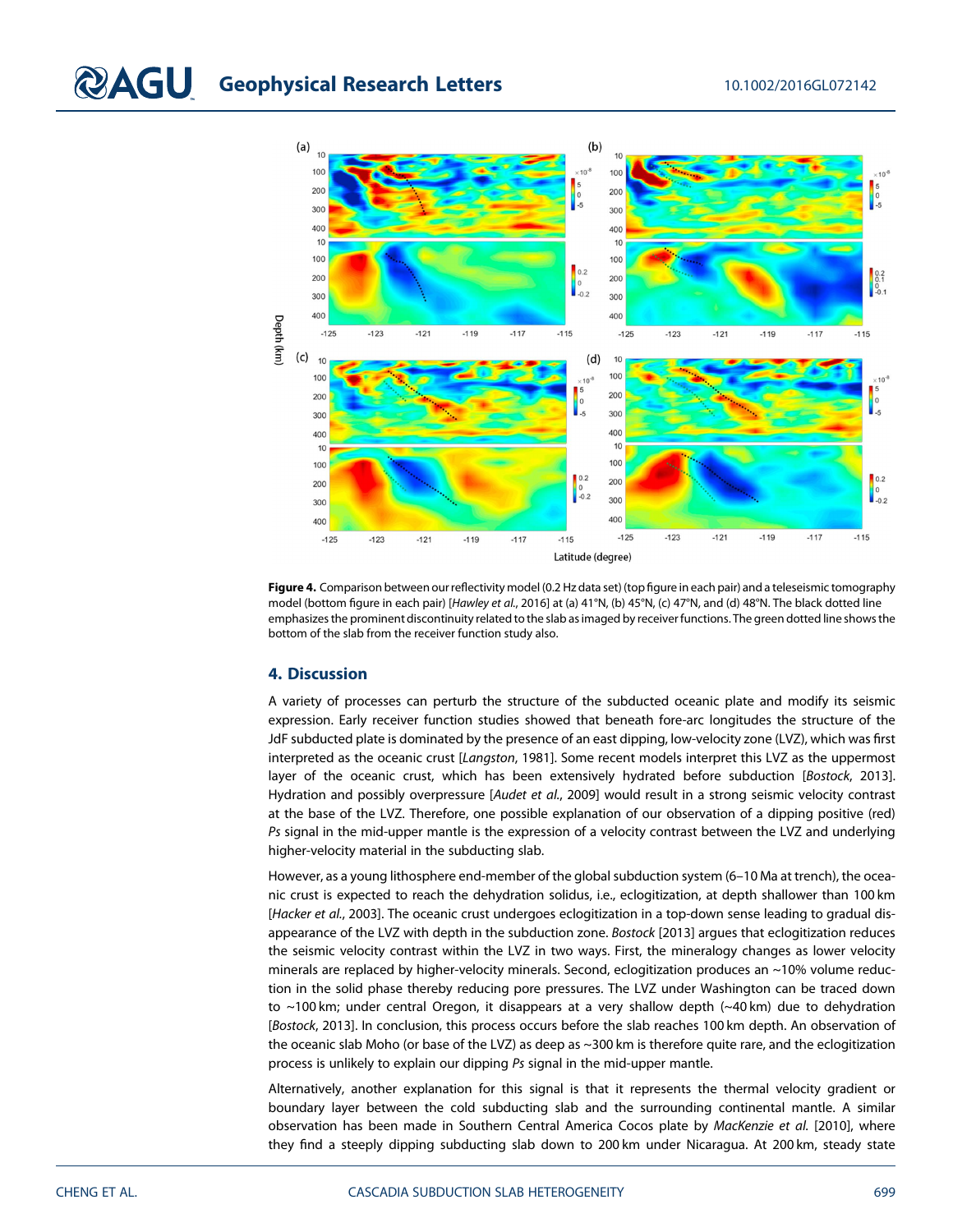thermal models [Peacock et al., 2002] predict a lateral temperature change of around 50°C over a 15-25 km distance. The method of Hacker and Abers [2004] predicts a 6–9% velocity increase from this temperature change in peridotites. Such a broad velocity gradient would be seen as a discontinuity at long wavelengths. Given the resolution of our receiver function data (the 5 s RF data allow a vertical resolution of ~10 km, and the 10 s RF data allow a vertical resolution of ~25 km [Bostock, 1999]), it is hard to distinguish between a thermal gradient layer on this scale and a sharp chemical discontinuity. Given this interpretation, we would also expect to see consistency between our migration model and the longer-wavelength temperature-driven tomographic anomalies observed by Hawley et al. [2016].

The heterogeneity of the Ps interface along the strike is also intriguing. In our model, the positive (red) dipping Ps signal in Figures 3b and S1b under central Oregon disappears by ~150 km depth. However, under Washington and Northern California, this signal persists to the approximate depth of 300 km in the upper mantle. This observation of a gap between 43°N and 46°N is also consistent with the results of tomographic studies [Hawley et al., 2016; Obrebski et al., 2010], showing a much weaker high-velocity anomaly representing the oceanic slab under central Oregon than below Washington or Northern California (e.g., Figure 4b).

It is not clear why the slab signal in both models is not seen past  $\sim$ 150 km depth under central Oregon. Obrebski et al. [2010] speculated that the interaction of the Yellowstone plume with the slab, starting from 17 to 19 Ma, caused the breakup of the Cascadia subducting slab and had a longer-lasting effect at the point of origin beneath Oregon. While the arrival of the buoyant plume likely precipitated breakup of the slab, preexisting weaknesses may also have facilitated this breakup. In our model, the dipping angle varies along strike and is larger under Northern California than under Washington. This change of slab curvature along the trench of the subduction zone could originate from localized deformation due to slab weakening under central Oregon. Bercovici et al. [2015] proposed a weakening mechanism for necking and rapid slab detachment, based on grain reduction and damage in polycrystalline rocks due to entrainment of thick buoyant crust such as oceanic plateaux, mid-oceanic ridges, or continental material in the subduction zone. Rheology is also known to play a role in strain localization. We speculate that an alternative mechanism for strain localization and slab-detachment is extensive hydration of the oceanic plate offshore of Oregon due to the presence of faulting through the entire oceanic crust. Such faulting has been proposed based on lithospheric imaging using seismic reflection profiling offshore of Oregon and Washington [Han et al., 2016]. This could lead to the formation of a thick and weak layer of serpentinite in the oceanic mantle.

## 5. Conclusion

As a conclusion, whatever the causal mechanism is, our migration approach clearly shows a variation in the dip and depth extend of the Ps conversion. The observed variation is consistent with that previously imaged using tomographic techniques and is likely caused by a steep thermal gradient between the slab and surrounding mantle rather than a chemical discontinuity. This variability may be related to localized deformation and variations in the hydration of the incoming oceanic lithosphere due to crust-cutting faults observed offshore of Oregon and may also be related to plume processes as previously proposed.

#### Acknowledgments

This research is supported by the University of California, Berkeley. We thank Robert Martin-Short for the help on improving the quality of the manuscript. Benoit Tauzin and Thomas Bodin were supported by the INSU TelluS program "Imagerie de structures complexes dans le manteau par migration de Kirchhoff."

#### References

Audet, P., M. G. Bostock, N. I. Christensen, and S. M. Peacock (2009), Seismic evidence for overpressured subducted oceanic crust and sealing of the megathrust, Nature, 457, 76–78.

Audet, P., M. G. Bostock, D. C. Boyarko, M. R. Brudzinski, and R. M. Allen (2010), Slab morphology in the Cascadia fore arc and its relation to episodic tremor and slip, J. Geophys. Res., 115, B00A16, doi[:10.1029/2008JB006053](http://doi.org/10.1029/2008JB006053).

Bassin, C., G. Laske, and G. Masters (2000), The current limits of resolution for surface wave tomography in North America, Eos. Trans. AGU, 81(48), F897.

Bell, S., Y. Ruan, and D. W. Forsyth (2016), Ridge asymmetry and deep aqueous alteration at the trench observed from Rayleigh wave tomography of the Juan de Fuca plate, J. Geophys. Res. Solid Earth, 121, 7298–7321, doi:[10.1002/2016JB012990](http://doi.org/10.1002/2016JB012990).

Bercovici, D., G. Schubert, and Y. Ricard (2015), Abrupt tectonics and rapid slab detachment with grain damage, Proc. Natl. Acad. Sci. U.S.A., 112, 1287–1291, doi[:10.1073/pnas.1415473112.](http://doi.org/10.1073/pnas.1415473112)

Bostock, M. G. (1999), Seismic waves converted from velocity gradient anomalies in the Earth's upper mantle, Geophys. J. Int., 138, 747–756. Bostock, M. . G. (2013), The Moho in subduction zones, Tectonophysics, 609, 547–557, doi[:10.1016/j.tecto.2012.07.007.](http://doi.org/10.1016/j.tecto.2012.07.007)

Bostock, M. G., R. D. Hyndman, S. Rondenay, and S. M. Peacock (2002), An inverted continental Moho and serpentinization of the forearc mantle, Nature, 417, 536–538.

Burdick, S., et al. (2010), Model update January 2010: Upper mantle heterogeneity beneath North America from traveltime tomography with global and USArray Transportable Array data, Seismol. Res. Lett., 81, 689–693.

Cheng, C., T. Bodin, and R. M. Allen (2016), Three-dimensional pre-stack depth migration of receiver functions with the fast marching method: A Kirchhoff approach, Geophys. J. Int., 205(2), 819–829, doi[:10.1093/gji/ggw062](http://doi.org/10.1093/gji/ggw062).